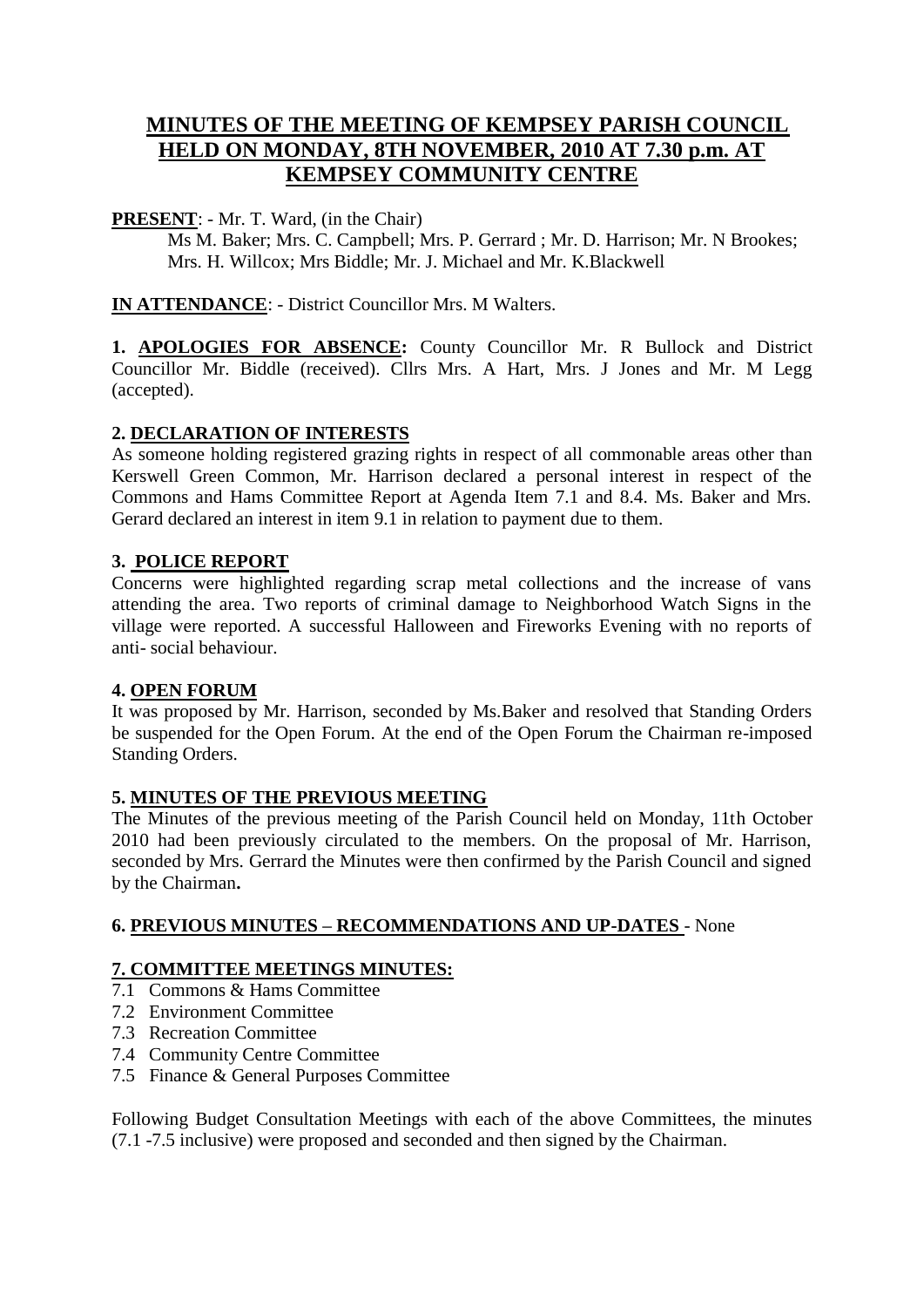### **8. REPORTS FROM REPRESENTATIVES:**

8.1 County Council Report - No report available

8.2 District Council Report – Following on from a query raised by Mr. Brookes, Mrs. Walters commented on Section 106 monies, who advised that Duncan Rudge would be more than happy to discuss with the Parish Council how 106 monies are distributed. Mr. Brookes confirmed that he did not require a discussion but would like a definitive list of 106 monies available.

Mrs. Walters commented on the South Worcestershire Development Plan and forthcoming meetings for parish council members to attend, the next one being at Wychavon Offices in Pershore.

On behalf of the residents at Old Road North, Ms Baker expressed disappointment with works to be carried out to the pavements extended to only 140 yards and not to the whole of Old Road North. Mrs. Walters advised she would need to refer this issue to Mr. Bullock.

8.3 Environment Committee – Mr. Blackwell advised:

1. The Rocky had now been strimmed and cleared.

2. Works are still outstanding for the repairs to the seat and bridge.

3. Litter Bins – As a step towards improving the capacity of the litter bins in the village, estimates are to be obtained for a large rectangular bin to replace the present bin adjacent to the village shop, utilizing the existing bin elsewhere within the village.

8.4 Commons and Hams – Works carried out to the roof of the pavilion are now complete. Action is required for Users to improve the inside of the Sports Pavillion.

(a) Quotation– Drainage Works on Kerswell Green – Three quotations were received. It was proposed by Mr. Michael that for best value to accept the quotation for works from Ardvark at a cost of £2260.00. This was seconded by Mr. Blackwell with all in favour to accept.

(b) Ditching Works at Normoor Common – The programme of improvements to the Commons has continued, with the completion of works to improve drainage (Phase 1).

(c) Fencing Works at Kempsey Common – Arrangements are being made to renew approximately 180 metres of fencing between Kempsey Common and the allotments, the clearance and remedial works to be done from the common side of the boundary to avoid damage to seeded areas. Mr. Harrison would like to propose under a delegated decision providing the quotation did not exceed the cost of £1017.00, for works to proceed, or if they did, to re-quote and place this item on the December Agenda for further discussion.

(d) Thistle Clearance at Ashmoor Common – The maintenance of Ashmoor Common is covered by a 10 year funding arrangement through Natural England; this agreement is working well. A question directed to Mr. Michael from Mr. Harrison "With reference to the HLS agreement will the Parish Council be liable to repay monies if improvements are not completed by 31<sup>st</sup> January 2011? What guarantees are there? Mr. Michael agreed to obtain written confirmation that no surcharge would be applied.

(e) Gurka Knight – Mr. Harrison left the room. Signs have been drawn up for placing on the gates stating ACCESS ONLY LINDEN HOUSE AND CARAVAN SITE.

8.5 Recreation Committee:

(a) Proposal to formerly adopt Kempsey Community Play Spaces Project – Provision to improve play provision and play spaces for children. This was proposed by Mrs. Campbell, seconded by Mr. Brookes and unanimously agreed to formally adopt.

(b) New Play Equipment – The layout of new play equipment at Plovers Rise was approved: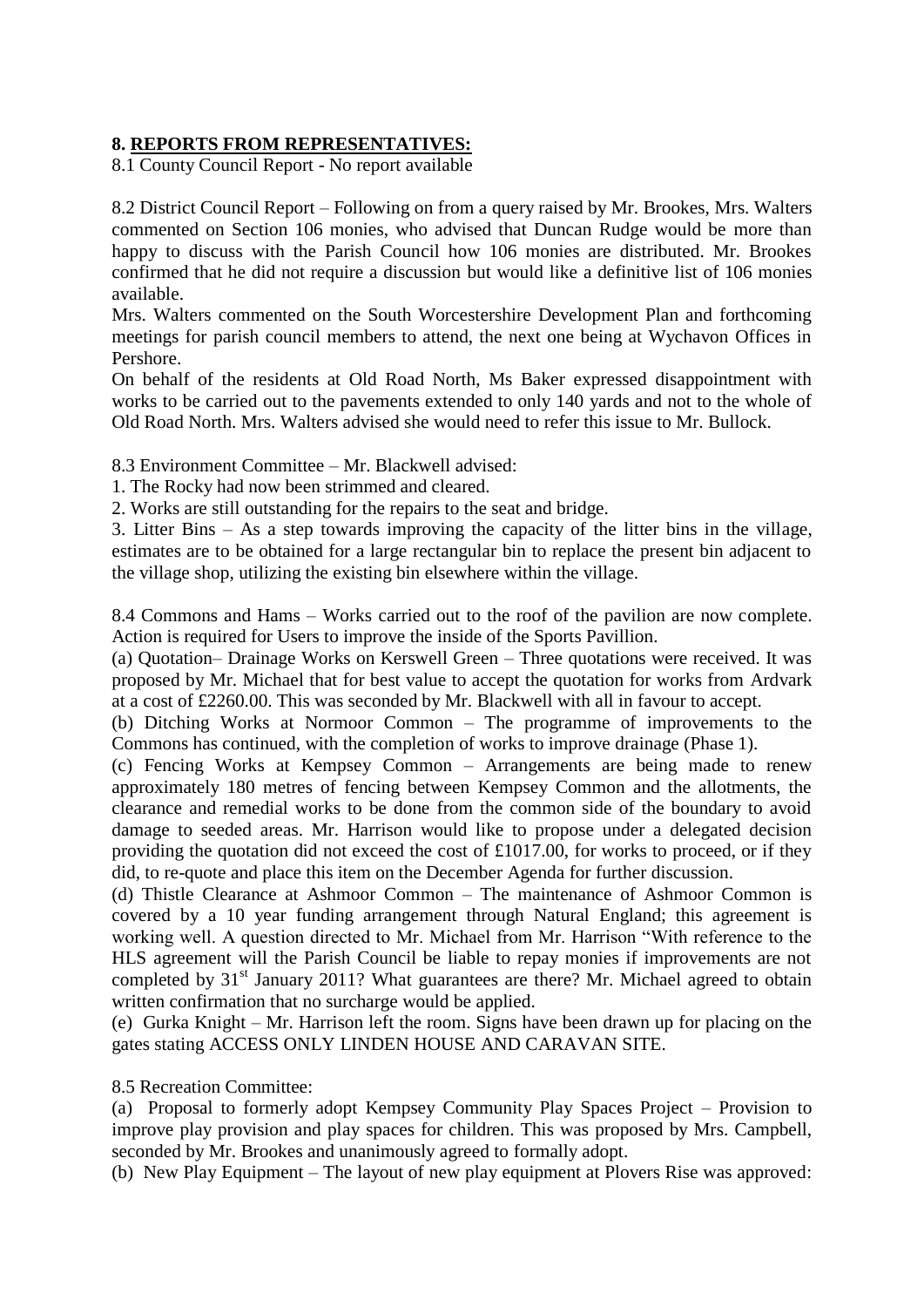as a result of inputs from all affected parties two new pieces of equipment will be installed as far away as possible from houses, in the southeast corner of the site, where an access for the disabled will be

provided. This was proposed by Ms C Campbell, seconded by Mrs. Biddle and agreed by all members with the exception of Mr. Blackwell and Mr. Harrison who abstained from voting as they were not happy with the way the process had been dealt with.

The two pieces of equipment to be installed are

1. Pendulum Swing Proposed by Mrs. Campbell, seconded by Mrs.Willcox with a majority in agreement to accept the quotation from Wicksteed Leisure.

2. Eclipse Climbing Frame – Proposed by Mrs. Campbell to accept the quotation from Wicksteed Leisure, seconded by Mrs. Biddle with a majority in agreement.

(c) Playbuilder Funding Update – The conditions under which we were to have received funding for play equipment at The Limes, has changed, and are such that it would not be possible to spend the grant by the deadline in this financial year. However, certain costs already incurred will be reimbursed and a new grant will be made available for a play scheme at another location in the village.

(d) Tennis Courts – The Parish Council would like to thank the Tennis Club for marking up the third court for multi- use.

#### 8.6 Community Centre

(a) Painting Room 1 – Approval was given to undertake the redecoration of Room 1 at the Community Centre in the interval between Christmas and the resumption of work in the New Year. It was proposed by Mr.Harrison to accept the quotation from Mr. Jarvis at a cost of £1550.00, seconded by Mrs. Wilcox with all in favour except Mr. Brookes and Mr. Michael who voted against.

#### 8.7 Chairman's Report

Mr. Ward advised that a candidate to operate the Post Office was in the process of being approved, despite being previously rejected due to a technical computer hitch!

#### 9. **FINANCE**

 9.1 To authorize payment of accounts as per schedule. On the proposal of Mr. Harrison, seconded by Mrs. Willcox the Parish Council resolved to authorise payment of accounts as stated on the list.

In addition the following cheques were also authorised:-

| <b>Cheque Payable To</b>                    | Amount £ | Cheque No. |
|---------------------------------------------|----------|------------|
| Wild Contracts - Clearance/strimming at the |          |            |
| Rocky                                       | 180.00   | 2906       |
| New Farm Grounds Maintenance - Grass        |          |            |
| Cutting                                     | 122.41   | 2907       |
| ABC Lock $& Key$ - front door lock repair   | 50.00    | 2908       |
| <b>RW Martin - Works to Normoor Common</b>  | 820.00   | 2909       |
| Playdale Playgrounds Ltd - Play Equip       | 422.41   | 2910       |
| Playdale Playgrounds Ltd - Delivery &       |          |            |
| Installation                                | 615.70   | 2911       |
| NPower - Enery Bill                         | 1428.67  | 2912       |
|                                             |          |            |

9.2 To ratify payments authorized under delegated powers including Staff Salaries